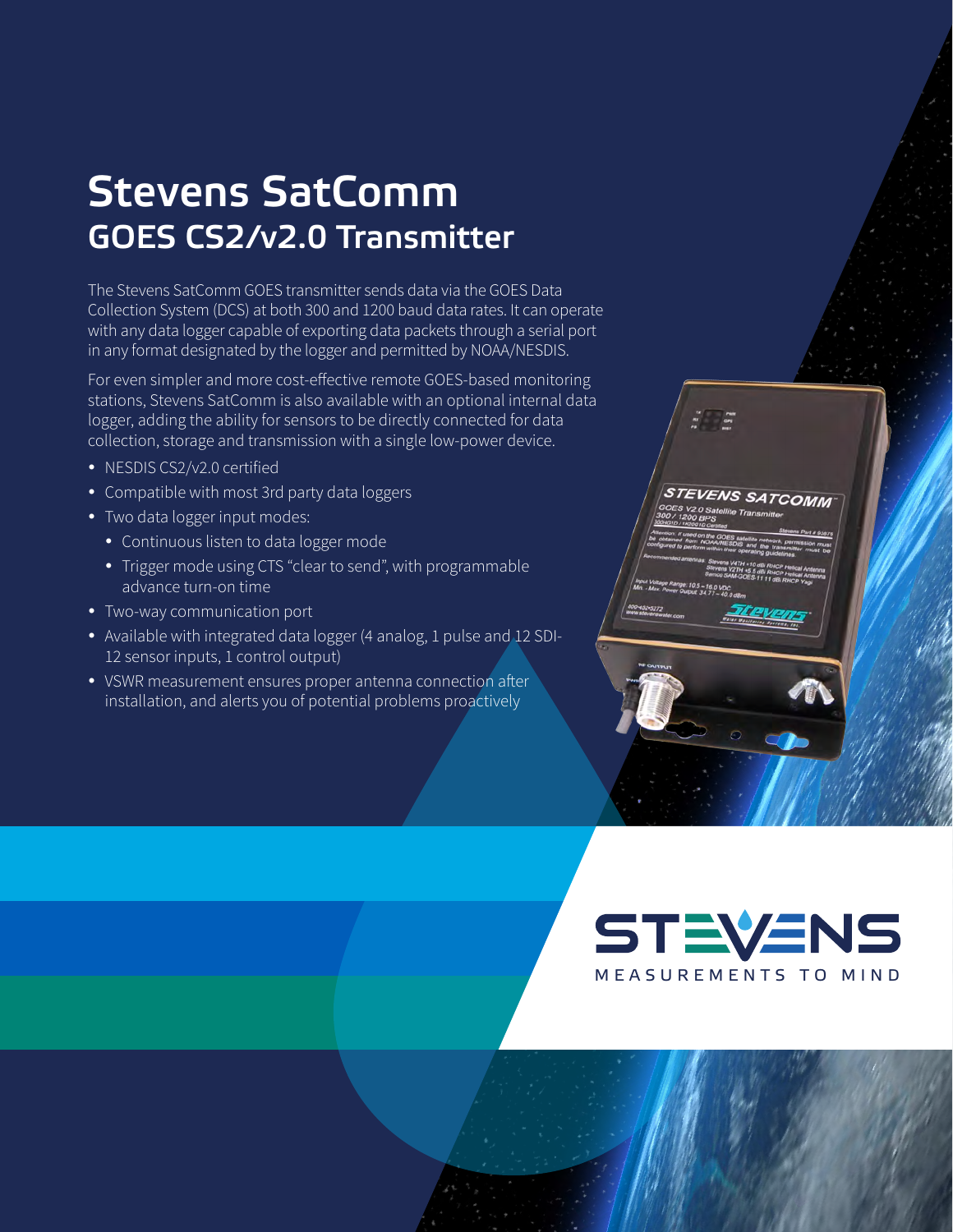## RELIABILITY for your most critical data

#### Stevens SatComm uses a TCXO (temperature compensated crystal oscillator) to provide exceptional **power efficiency, minimal frequency aging and unsurpassed longevity.**

Unlike OCXOs (oven-controlled crystal oscillator) typically used, a TCXO:

- reduces the overall power consumption by eliminating a high current oven, eliminating the time and need for warm-up
- is not vulnerable to breaking due to power cycling
- maintains frequency over time without drift
- minimizes the risk of station failure due to constant power-cycling, and ensures that transmissions always occurs within assigned timeslot.



 $55.7$ 

**STEVENS SATCOMM** 

User-selectable station **health status** information can be prepended to each transmission (battery voltage, message number, lat/long, VSWR, internal temperature, etc.), allowing remote alerting of potential problem conditions.



**Data redundancy** allows previous data set to accompany the current data set, increasing the chance of data retrieval even if a transmission is lost.



Two secondary COM ports (Touchscreen port and DCP Command port) allow **dual telemetry** (cellular, Inmarsat, Orbcomm, Iridium, etc.) for redundancy and 2-way remote station configuration and diagnosis.

#### VERIFY ANTENNA SIGNAL QUALITY, BEFORE YOU LEAVE THE SITE

VSWR measurement ensures good connection and signal path from the SatComm's RF output to the antenna before the technician leaves the remote station. VSWR is continuously monitored as well, to protect expensive equipment in the event of damage to the RF connections, cabling, or antenna.



SatCommSet is a free, Windows-based utility that provides easy configuration, management and data logging programming of Stevens SatComm.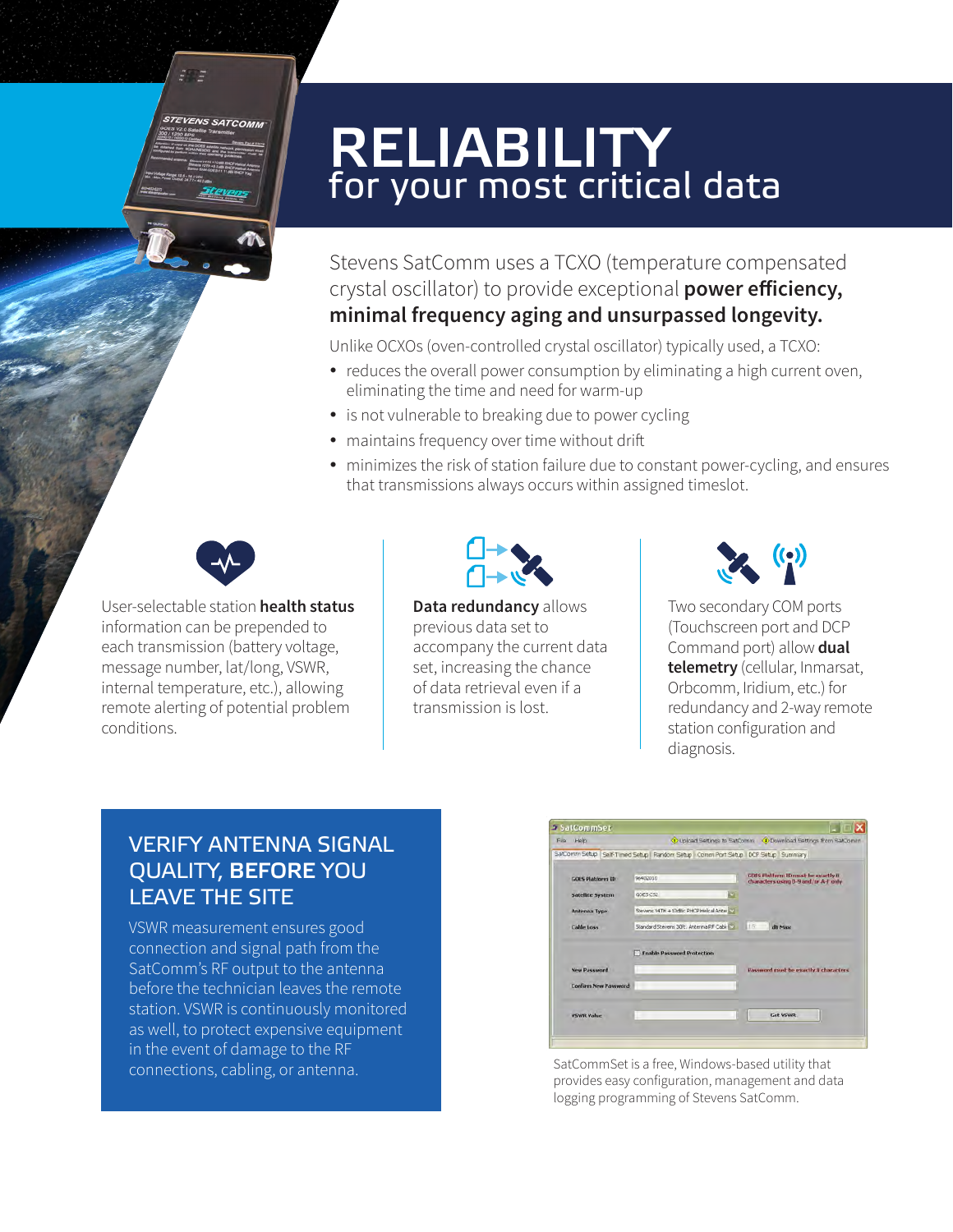Stevens SatComm is fully compatible with most 3rd-party data loggers (connection via standard RS-232 port) or can be configured with an optional integrated datalogger, allowing for basic data collection tasks and data transmission to be preformed within one compact unit:

#### STEVENS SATCOMM



Optional touchscreen for programming transmitter or integrated logger

COM port ("DCP Command"-ready) allows connection to secondary telemetry (Cell, Inmarsat, Orbcomm, Iridium, etc.) for 2-way communication and dual telemetry

Standard RS-232 interface for connection to external logger

#### STEVENS SATCOMM WITH OPTIONAL INTEGRATED DATA LOGGER



#### SENSOR INTERFACE MODULE